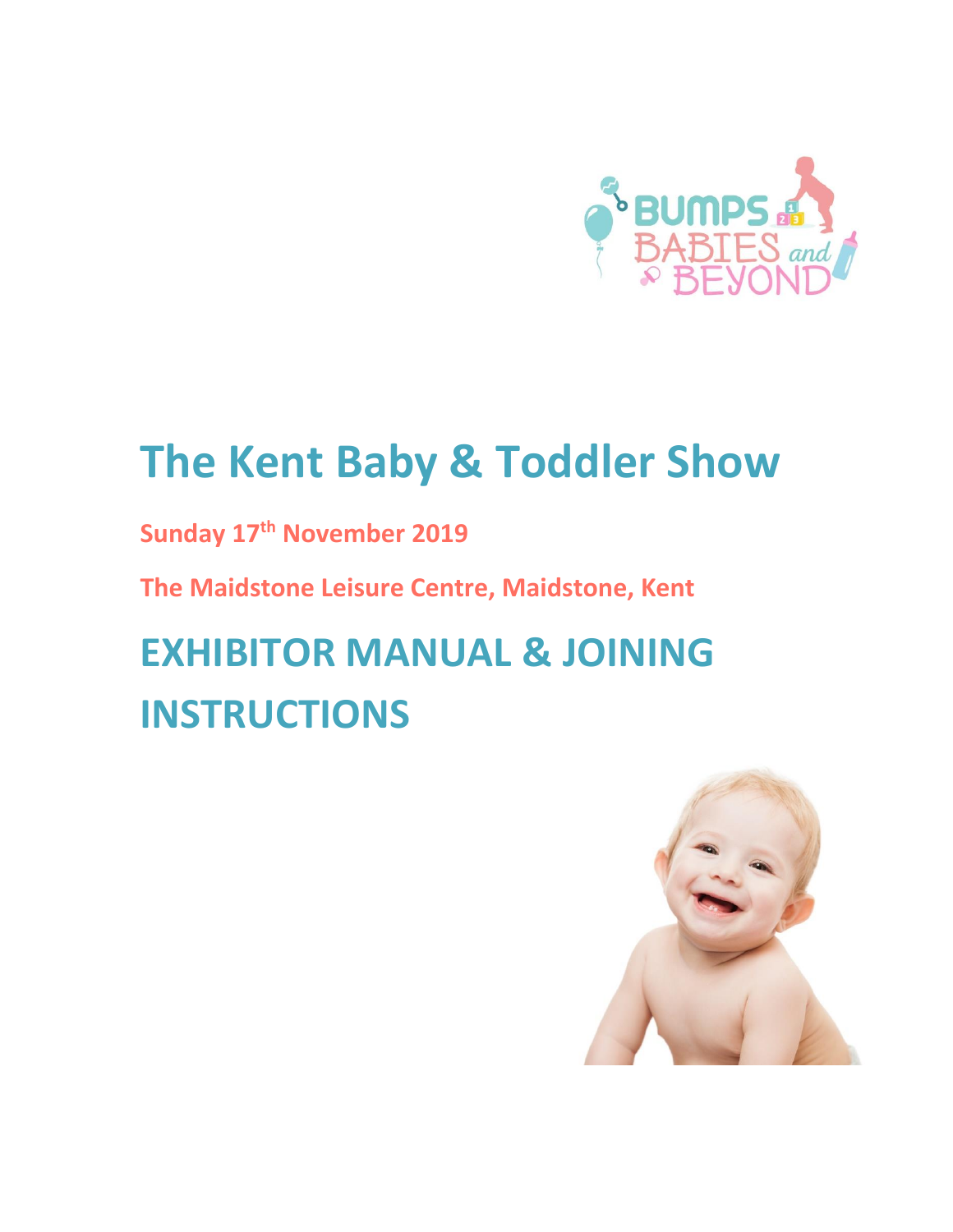## **Venue Address**

The full address of the venue is:

The Maidstone Leisure Centre, Mote Park, Maidstone, ME15 7RN

## **Contacting us**

Should you need to contact us for any reason before arriving at the venue please ring: **07920 164 103** 

# **Exhibition Times**

## SETTING UP

Access to the venue will be available from 8am (or 7.30am by arrangement should you need additional time). **All stands must be completed and ready for business by 9.30am.**

**We will not be allowing access to the hall between 9am and 10am, to ensure that exhibitors are not bringing equipment, or stock through the entrance when visitors are on site.**

## ARRIVAL AT THE VENUE

When you arrive at the venue please check in at the reception desk, where a member of the Events Team will take you to your stand.

All stand positions are final. We will not be able to move your stand on the day of the Show.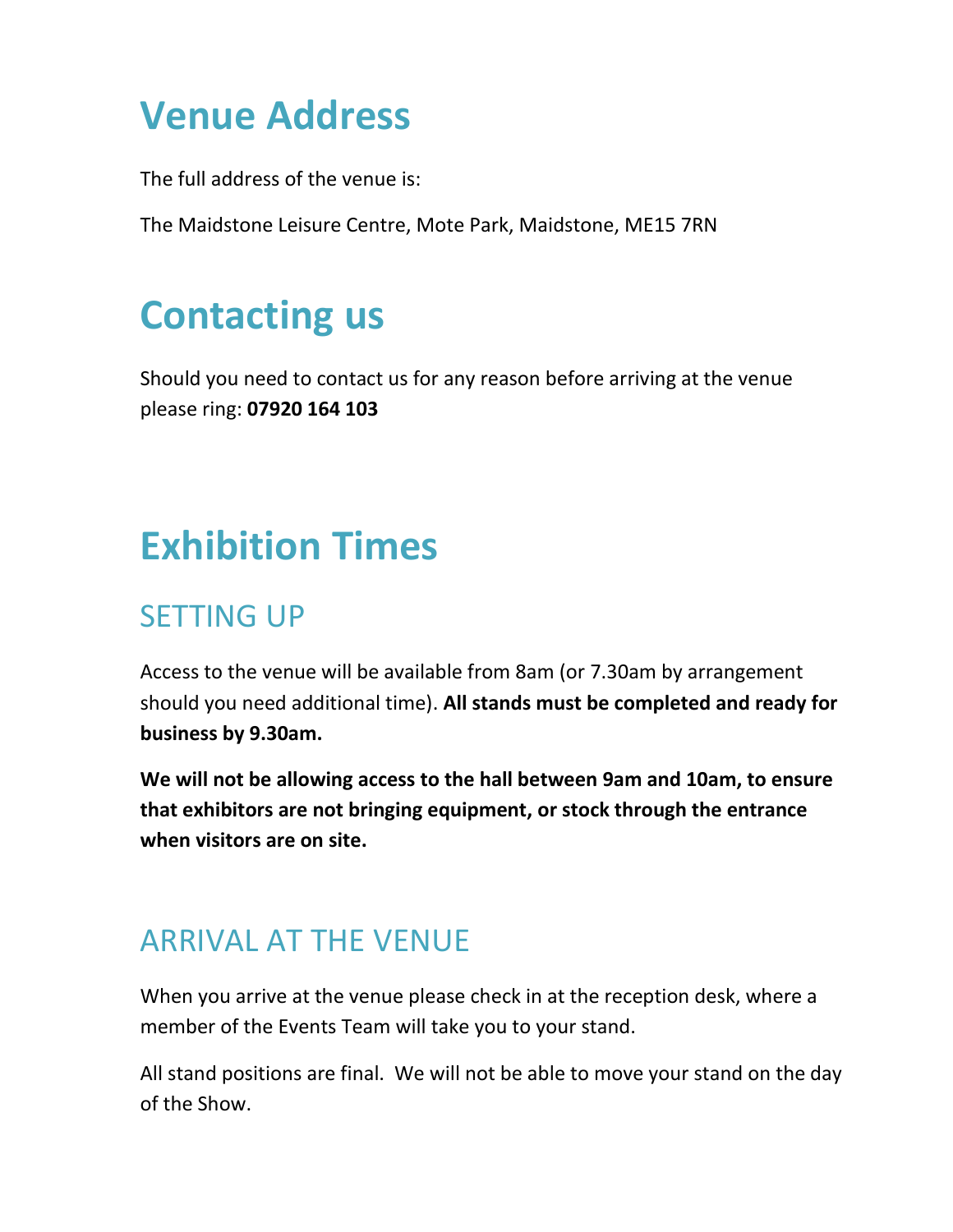## EXHIBITION OPENING TIMES

The exhibition will be open to the public from 10am till 3pm.

#### BREAKING DOWN

Break down will commence at 3pm straight after the show closing on Sunday. All stands must be vacated no later than 4pm. **We appreciate that the Show will be quieter in the afternoon, but we would ask that you do not dismantle your stand until all visitors have left the site.**

Please note that during the show, under normal circumstances, no goods of substantial size may be delivered to or removed from the stands during the open hours of the exhibition. If this is necessary, permission must be sought from the organiser.

## **The Events Team**

Michelle Jay, Managing Director of Bumps, Babies and Beyond Ltd (the Show Organiser) will be on hand throughout the duration of the show.

There will be additional members of the Events Team on hand and available to assist exhibitors or members of the public.

Please do not hesitate to contact Michelle, or any member of her team should you have any queries, concerns or need any assistance at any point during the show.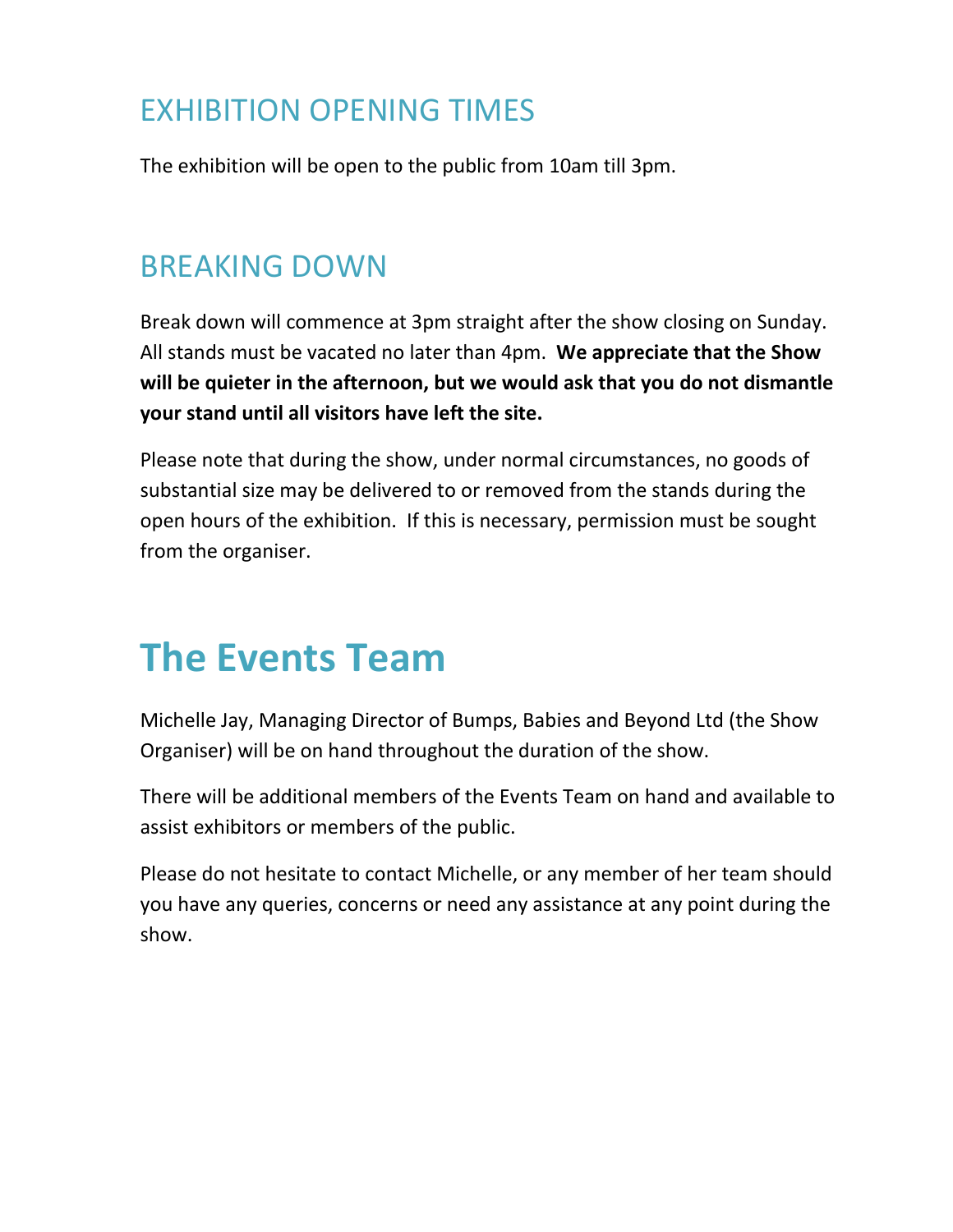# **Exhibition Stands**

## CLEANING AND WASTE DISPOSAL

Exhibitors are responsible for keeping their stands tidy. For health and safety reasons it is important that all exhibitors and contractors keep aisles and walkways clear of rubbish at all times. Any items left in the aisles are subject to being cleared away regardless of whether they are waste or not. We would please ask that you dispose of your own rubbish at the end of the event.

## **ELECTRICITY**

All electrical appliances must be PAT tested. If you cannot provide PAT certificates you will be asked to unplug your equipment. Please bring a (PAT tested) extension lead with you.

## EMERGENCY EXITS, ROUTES AND ASSISTANCE

Evacuation routes / emergency exits must not be blocked at any time. Under no circumstances is this acceptable. Fire stations must be visible and accessible at all times. They must not be covered or blocked. Fire stations can be fire hoses, fire extinguishers, or fire alarms.

#### FIRE PREVENTION

Flammable gasses / liquids / objects may not be used or stored indoors. Use of fire or naked lights (including candles) is strictly prohibited. Any person discovering a fire should immediately notify the organiser, a member of the event team.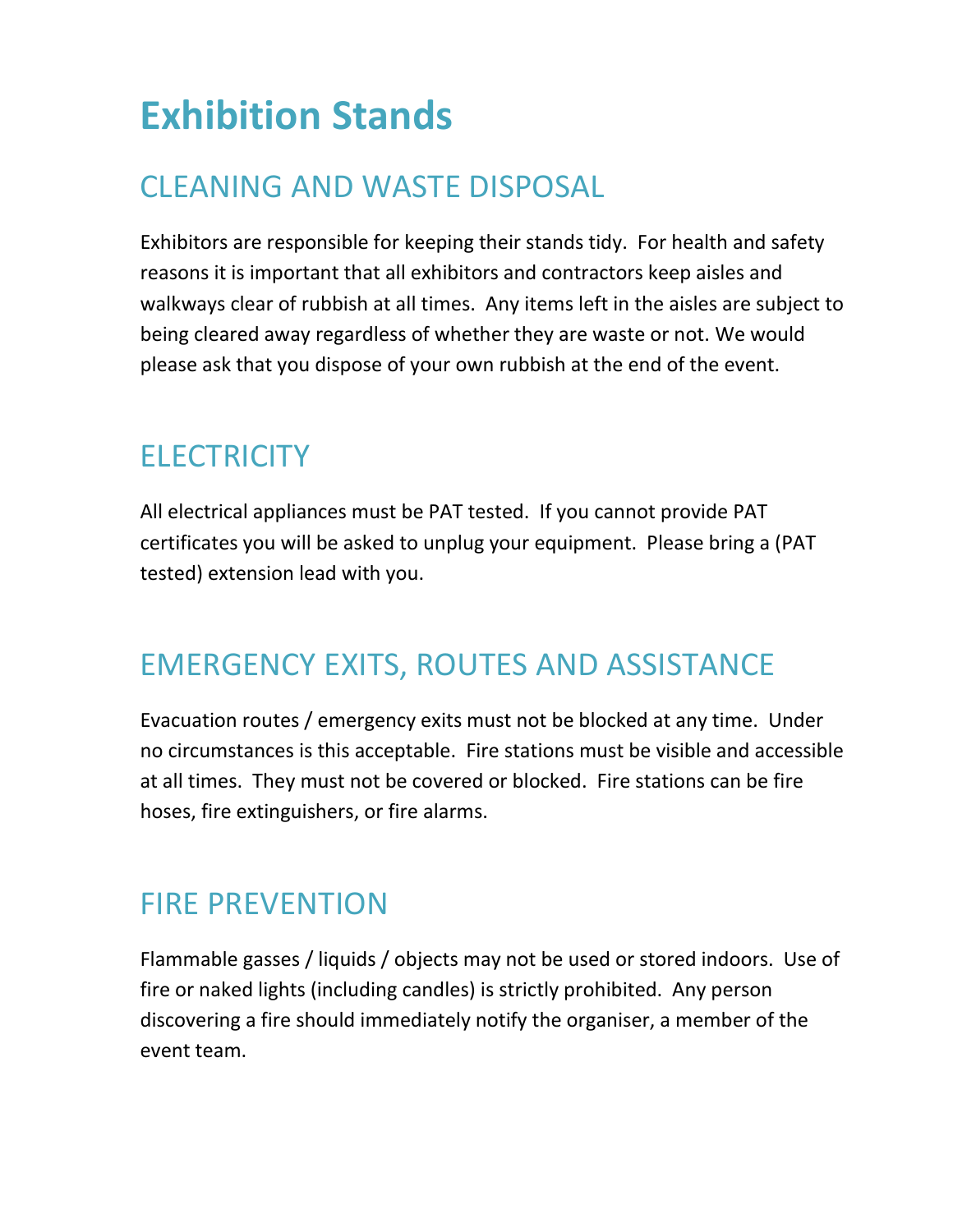## FIRST AID

Any person requiring first aid treatment should contact a member of the Events Team or any member of the Venue staff.

We keep a full first aid kit at Visitor Reception and a qualified First Aider will be available at the Show. An Accident Book is also kept at Visitor Reception, should you have an accident or suffer an injury whilst on site please notify us, so we are able to record the details.

## HEALTH AND SAFETY

All exhibitors must adhere to all health and safety regulations in place.

#### **INSURANCE**

All exhibitors must ensure they possess all necessary insurance cover for damage to their own goods and for possible liability in respect of injury to third parties or damage to third-party property, including the property of the venue.

All exhibitors must hold valid public liability insurance.

## LOST CHILDREN

Any person finding a lost child should contact a member of the Events Team immediately.

## PUBLIC ADDRESS SYSTEM

The public address system is for official announcements only and is not available to exhibitors for publicity purposes or individual messages.